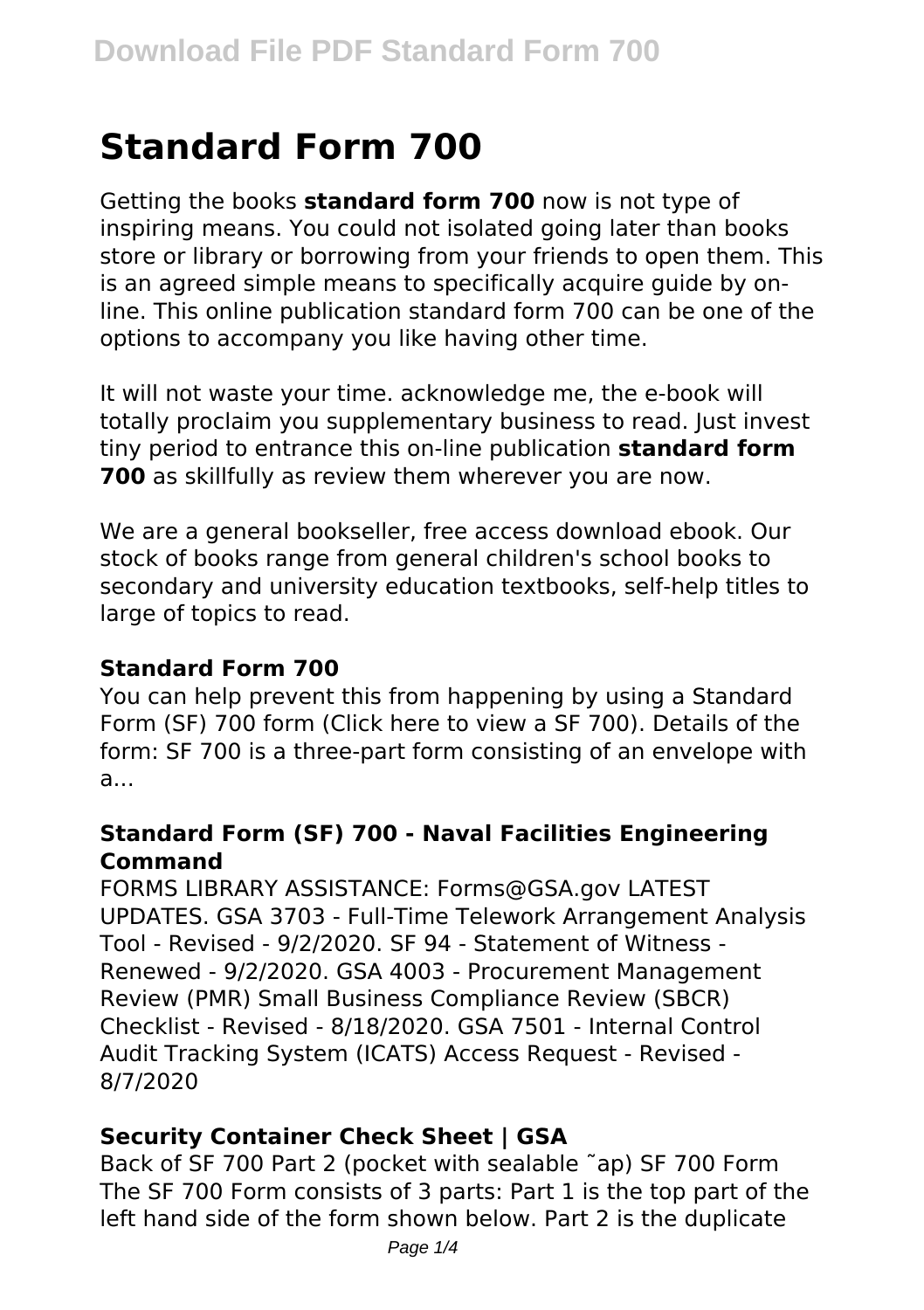version under Part 1. It contains a tab that folds over the pocket on the back side of Part 2. Part 2A is the tear o˚ tab on the right of Parts 1 and 2.

# **CONFIDENTIAL TOP SECRET SECRET - CDSE**

Use this step-by-step guideline to fill out the (U) SF Form 700 Security Container Information - dami army pentagon promptly and with perfect precision. The way to complete the Online sf 700 on the internet: To get started on the form, utilize the Fill & Sign Online button or tick the preview image of the form.

## **Sf 700 - Fill Out and Sign Printable PDF Template | signNow**

700-101 STANDARD FORM 700 (8-85) PrescrIbed by GSA/ISOO 32 CFR ?'03 . NSN 7540-01-214-5372 :J: l ...

## **U.S. Department of Defense**

Pub/Form IDN: Pub/Form PIN: Pub/Form Proponent: Pub/Form Status: Product Status: Prescribed Forms/Prescribing Directive : SF FORM 311, SF FORM 702, SF FORM 700, SF FORM 703, SF FORM 704, SF FORM 705, DD FORM 2501, SF FORM 312, SF FORM 712, DOE FORM 5631.20, DA FORM 1965, DA FORM 3964, DA FORM 455, DA FORM 969, DA FORM 1575, SF FORM 701, SF FORM 706, SF FORM 707, SF FORM 708, SF FORM 710, SF ...

# **Army Publishing Directorate**

Standard Forms are used governmentwide for various employment and benefits program purposes. Browse the listing below to download your choice of form(s). On June 26, 2013, the Supreme Court ruled that Section 3 of the Defense of Marriage Act (DOMA) is unconstitutional. As a result of the Supreme Court's decision, the United States Office of ...

## **Standard Forms - OPM.gov**

Convert to standard form. If you wanted to convert into standard form any number/integer then you can use our calculator above. As has been explained above, the standard form is the expression of a number as a power of 10. If you need to represent the number 5688 in standard form, the following steps would be performed.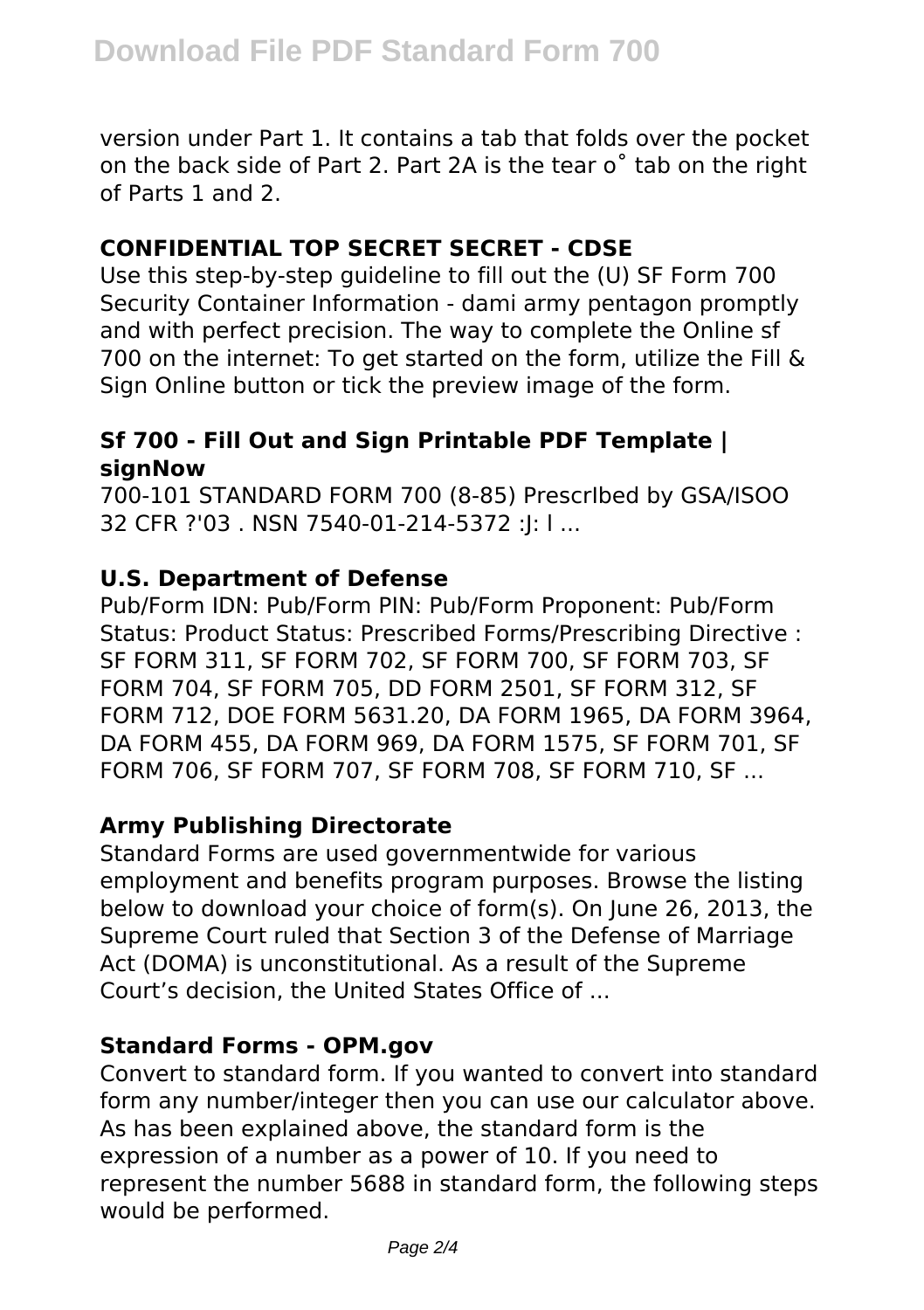## **Standard form calculator - Standard form Converter**

STANDARD FORM 702 (11-2010) Prescribed by NARA/ISOO. 32 CFR PART 2001 EO 13526 D A T E. OPENED BY CHECKED BY. GUARD CHECK TIME. NSN 7540-01-213-7900. Created Date:

## **SECURITY CONTAINER CHECK SHEET - National Archives**

Standard Form of a Decimal Number. In Britain this is another name for Scientific Notation, where you write down a number this way:. In this example, 5326.6 is written as 5.3266  $\times$  10 3. because 5326.6 = 5.3266 × 1000 = 5.3266 × 10 3. In other countries it means "not in expanded form" (see Composing and Decomposing Numbers):

#### **Standard Form - MATH**

STANDARD FORM 702 (REV. 1/2020) Prescribed by NARA/ISOO 32 CFR PART 2001 EO 13526. D A T E OPENED BY. CHECKED BY GUARD CHECK TIME. Title: Standard Form 702 - Security Container Check Sheet Created Date:

## **SECURITY CONTAINER CHECK SHEET**

SF-700 Security Container Information Form that contains vital information about the security container in which it is located. This information includes location, container number, lock serial number, and contact information if the container is found open and unattended.

## **Standard Forms | National Archives**

Form 700 is a Public Document Public Access Must Be Provided Statements of Economic Interests are public documents. The filing officer must permit any member of the public to inspect and receive a copy of any statement.

#### **Form 700 - FPPC Home**

Statements of Economic Interests - Form 700 Every elected official and public employee who makes or influences governmental decisions is required to submit a Statement of Economic Interest, also known as the Form 700. The Form 700 provides transparency and ensures accountability in two ways: